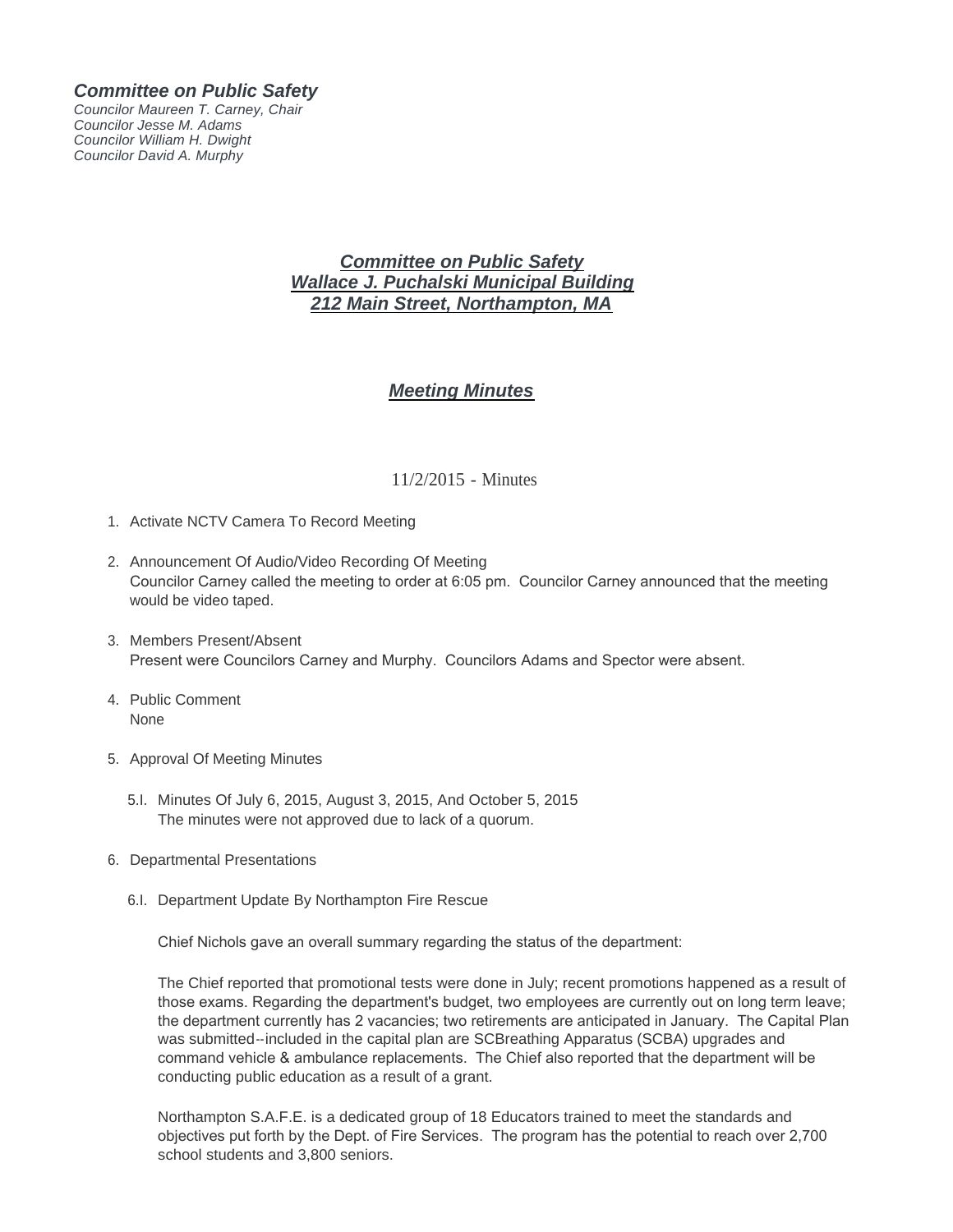Firefighter Stollmeyer gave an overview of what the public education will be. The department receives a grant each year (about \$7,000 this year) to fund education programs aimed at training the public on fire prevention. The initiative will include a student training component for students in grades k-12. This training is aimed at teaching youngsters the dangers of fire and the hazards of smoking . There is also a senior citizen training component aimed at the teaching fire dangers, hazards of smoking, and fall prevention. The grant funded program began two years ago and was originally funded through the cigarette tax. The training programs are lead by Firefighter Stollmeyer and Captain Dave Murrett and is overseen by Deputy Chief Vanasse.

Chief Nichols reports that the department is also focusing on employee health and wellness. Steps have been taken to train staff on the importance of staying physically fit, including conducting in-house seminars on various health related topics. Fitness professionals have been brought in to help in the training.

Assistant Chief Davin gave an update regarding operational issues:

The department's current rescue truck is in the process of being replaced; a new truck is being built by Pierce Fire Apparatus and should be delivered in the next couple of weeks; the old one will be sold. The new unit can tow the department's boat and hazmat trailer; it is equipped with a backup camera, hitch, and will have the ability to increase illumination capacity.

Asst. Chief Davine also reports that professional development is on-going in the department. All Deputy Chiefs are trained highest level for their position.

The department's Station Alerting System is in the process of being upgraded-the current one is original to the building and it is aging and less dependent. Currently the system uses a Verizon phone line. The new system will be built by Purvis as a state-of-the-art system. It will run by the city's fiber network and will be more energy efficient. Northampton will be one of the first departments using an automated dispatch system (other than Boston and Foxboro). The backup for the city's fiber loop will be copper lines. The dispatch center can override the system to allow use of the department radios if necessary. A huge concern with the current system is that the software for current system is no longer supported and the department can no longer get parts.

Deputy Chief Garriepy gave an update about department statistics:

The department recently switched billing agencies. The transition has resulted in a dip in the number of bills processed. The dept. will be back on track; no loss in revenue is expected.

 The department recently underwent an ambulance inspection by the State. DC Garriepy is pleased to report that the ambulances passed the inspection due in large part to the efforts of the entire crew.

Dashboard - monthly trending statistics were reviewed. DC Garriepy talked about the major indicators The data shows that the department experiences just about an equal amount of calls requiring Advanced Life Support (ALS-51%) as they do Basic Life Support (BLS-49%).

7. New Business

None

8. Adjourn

At 6:00 pm Councilor Murphy moved to adjourn the meeting; Councilor Carney seconded the motion. the motion was approved on a voice vote of 2 yes, 0 no, 2 absent (Councilors Adams and Dwight).